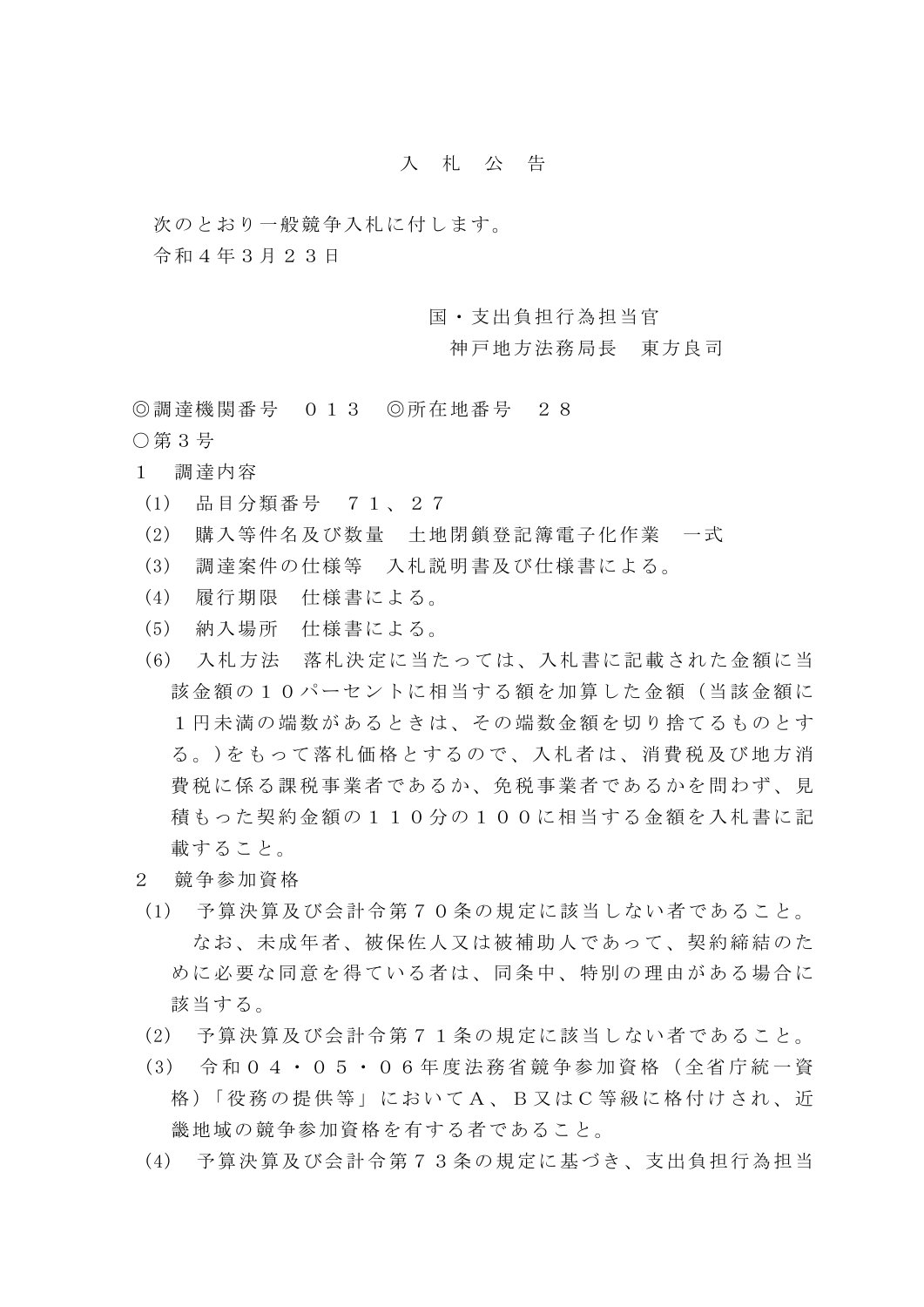官が定める資格を有する者であること。

3 電子調達システムの利用

本件は、電子調達システムを利用することができる。

- 4 入札書の提出場所等
- (1) 入札書の提出場所、契約条項を示す場所及び問合せ先  $\overline{7}650-0.042$ 神戸市中央区波止場町1番1号 神戸第二地方合同庁舎 神戸地方法務局会計課用度係又は電子調達システム 山浦健太郎 電話078-392-0468
- (2) 入札説明書の交付場所 神戸地方法務局会計課又は電子調達システム 電話078-392-0468 なお、入札説明書(PDFファイル)は、電子メールで請求する ことができる。(請求者氏名、住所(法人の場合は法人名及び担当 者名並びに所在)及び電話番号を電子メールに記載するとともに、 電子メールの到達を電話で確認すること。) 請求先メールアドレス

k.yamaura.s7g@i.moj.go.jp

- (3) 入札説明書の交付期間 令和4年3月23日(水)から令和4年 4月26日(火)まで(ただし、土曜日、日曜日及び祝日を除く。 受付時間は、8時30分から12時00分まで及び13時00分か ら17時15分まで。)
- (4) 入札書の提出期間 令和4年4月27日(水)8時30分から令 和4年5月12日(木)17時15分まで
- (5) 開札の日時及び場所 令和4年5月13日(金)10時 神戸第 二地方合同庁舎 神戸地方法務局3階専用第一会議室又は電子調達 システム
- 5 その他
- (1) 契約手続において使用する言語及び通貨 日本語及び日本国通貨
- (2) 入札保証金及び契約保証金 免除
- (3) 入札者に要求される事項 入札説明書による。
- (4) 入札の無効 本公告に示した競争参加資格のない者の提出した入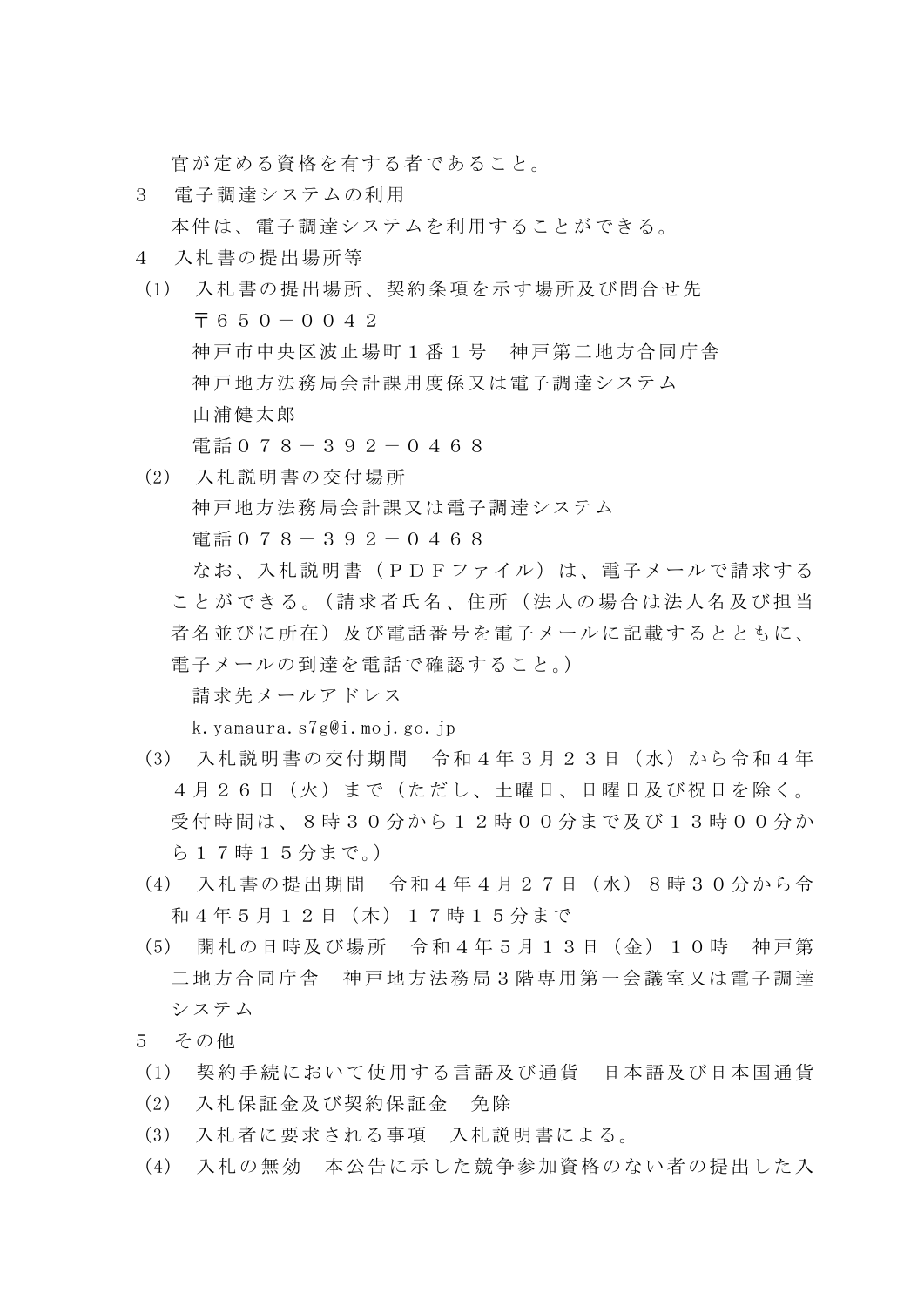札書及び入札に関する条件に違反した入札書は、無効とする。

- (5) 契約書作成の要否 要
- (6) 落札者の決定方法 この公告に示した作業を履行することができ ると支出負担行為担当官が判断した入札者であって、予算決算及び 会計令第79条の規定に基づいて作成された予定価格の制限の範囲 内で最低価格をもって有効な入札を行ったものを落札者とする。
- (7) 手続における交渉の有無 無
- (8) 詳細は、入札説明書による。
- 6 Summary
	- (1) Official in charge of disbursement of the procuring entity : Ryoji Tobo Director-General of Kobe District Legal Affairs Bureau
	- (2) Classification of the services to be procured: 71,27
	- (3) Nature and quantity of the services to be procured: Compute rization of the closed land registry book 1 set
	- (4) Delivery period: Refer to the tender explanation.
	- (5) Delivery place: Refer to the tender explanation.
	- (6) Qualification for participating in the tendering procedure s: Suppliers eligible for participating in the proposed tend er are those who shall: ①Not come under Article 70 of the C abinet Order concerning the Budget, Auditing and Accounting. Furthermore, minors, Person under Conservatorship or Person under Assistance that obtained the consent necessary for co ncluding a contract may be applicable under cases of special reasons within the said clause. ②Not come under Article 71 of the Cabinet Order concerning the Budget, Auditing and Ac counting. ③Have Grade A, B or C "offer of service" in the K inki area in terms of the qualification for participating in tenders laid down by Ministry of Justice (Single qualificat ion for every ministry and agency) for the purpose of procur ement in the fiscal year of 2022, 2023 and 2024. ④Meet the qualification requirements which the Director-General may sp ecify in accordance with Article 73 of the Cabinet Order.